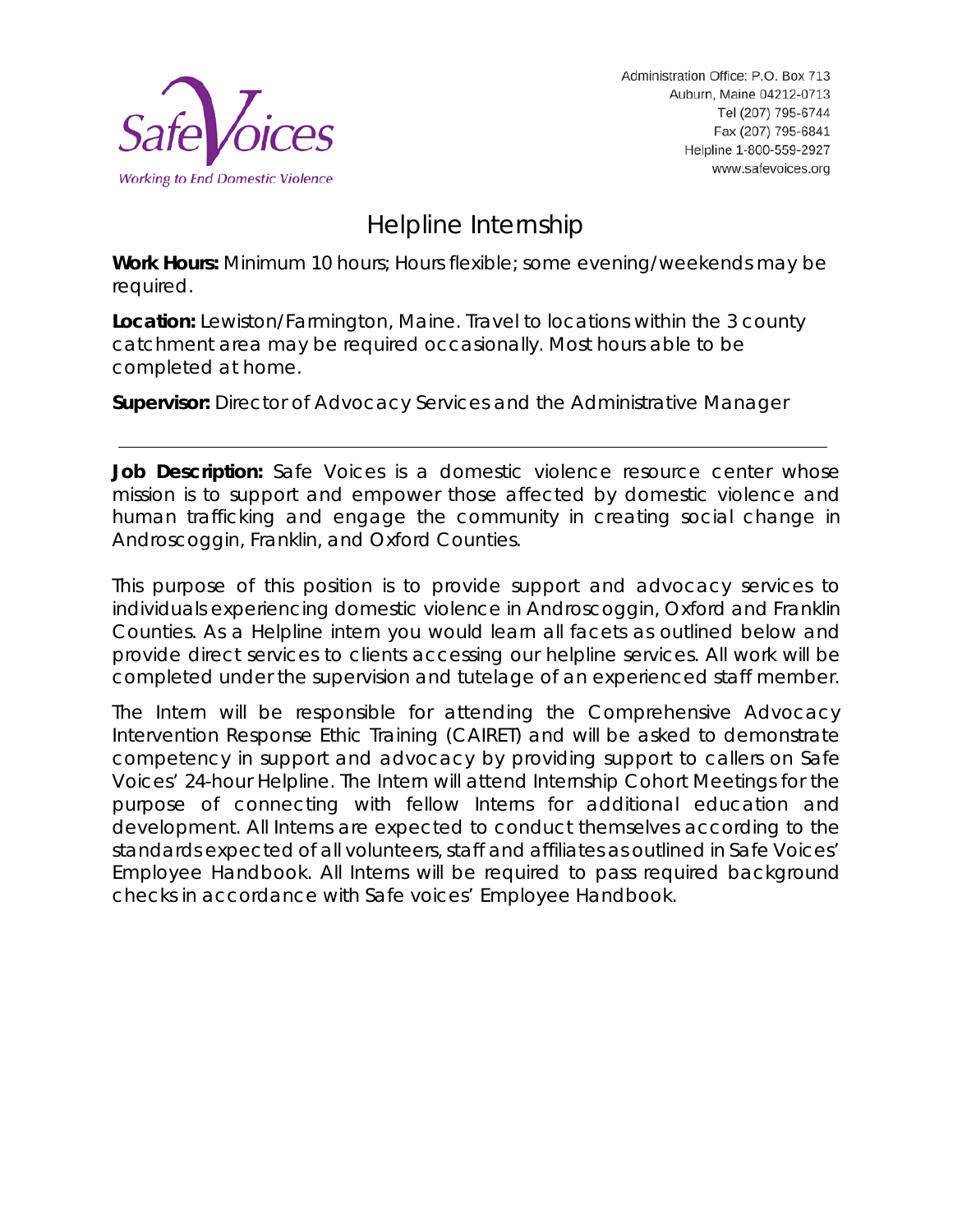

## **ESSENTIAL TASKS:**

#### **Individual Advocacy:**

- Develop positive and productive relationships with persons served
- Provide group or one on one advocacy to victims and survivors of domestic violence and their children
- Assist in the creation of a personalized client safety plan
- Assist in identifying resources that may be of assistance to persons requesting services and makes referrals to resources necessary to achieve safety and independence from the abusive situation or environment
- Responsible for advocacy documentation on a timely basis per agency standards

### **Helpline Advocacy:**

- Provides advocacy via our phone services to victims and survivors of domestic violence and their children
- Coordinates services and avoids duplication by working directly with other service providers and empowering individuals to have control over their options
- Responsible for documenting all client interactions on a timely basis per agency standards

### **AGENCY ACTIVITIES:**

- Attend Internship Meetings
- Complete the CAIRET training
- Demonstrate advocacy proficiencies by taking shifts on Safe Voices' 24-hour Helpline.
- Serve as a representative of the agency between the College/University and the community
- Participate in agency events and activities as assigned, including monthly staff meetings
- Assist with general office work, including filing, copying, and answering phones
- Develop individual goals with supervisors and strive to achieve goals

### **QUALIFICATIONS:**

- Currently enrolled at an accredited college or university
- 18 years of age or older with a valid driver's license